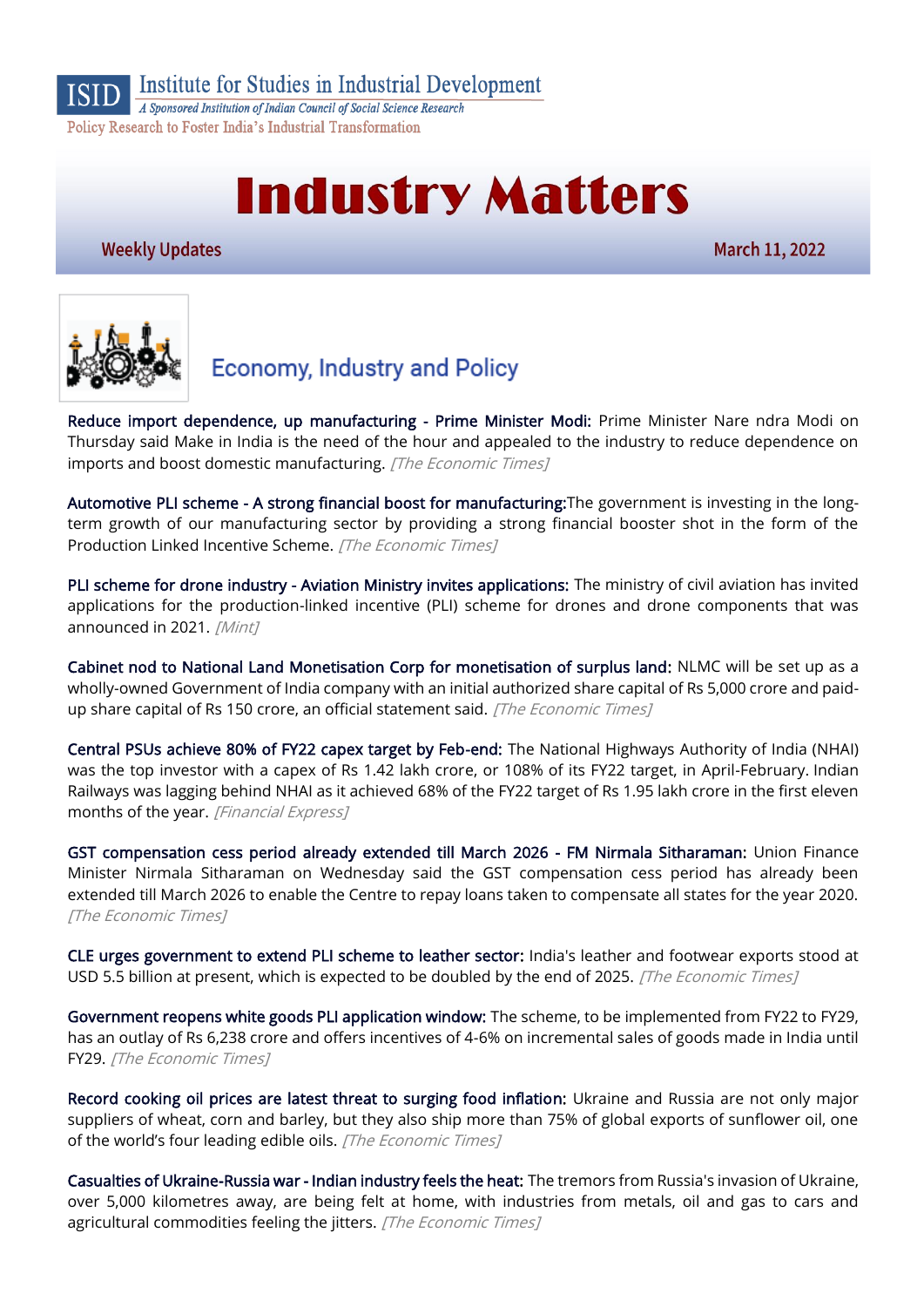[GlobalData cuts Indian economy growth forecast for 2022 amid Russia-Ukraine crisis:](https://economictimes.indiatimes.com/news/economy/indicators/globaldata-cuts-indian-economy-growth-forecast-for-2022-amid-russia-ukraine-crisis/articleshow/89991434.cms) GlobalData, a Londonbased data analytics and consulting company, on Friday said it has lowered India's economy growth forecast to 7.8 per cent for 2022 due to the nation's exports being impacted by the Russia-Ukraine war and spiking oil prices causing ripple effects. [The Economic Times]

[GST Council may consider proposal to raise lowest slab to 8 pc, rationalise tax slabs:](https://economictimes.indiatimes.com/news/economy/policy/gst-council-may-consider-proposal-to-raise-lowest-slab-to-8-pc-rationalise-tax-slabs/articleshow/90027776.cms) The GST Council in its next meeting may look at raising the lowest tax slab to 8 per cent, from 5 per cent, and prune the exemption list in the Goods and Services Tax regime as it looks to increase revenues and do away with states' dependence on Centre for compensation. [The Economic Times]

[Centre likely to relax some norms for asset sale of BSNL, MTNL:](https://www.business-standard.com/article/companies/centre-likely-to-relax-some-norms-for-asset-sale-of-bsnl-mtnl-122030900014_1.html) The monetisation of six properties of the two telcos was part of the revival package announced by the Centre in 2019, and the Department of Telecom was expecting Rs 3,000 crore from sale. These include four land parcels of BSNL and land and residential flats owned by MTNL in Mumbai. [Business Standard]



#### **Foreign Investment**

[India ranks 2nd for global investment in digital shopping:](https://economictimes.indiatimes.com/industry/banking/finance/india-ranks-2nd-for-global-investment-in-digital-shopping/articleshow/90103695.cms) India is the second-largest global venture capital investment hub for digital shopping companies, growing by a whopping 175 per cent from USD 8 billion in 2020 to USD 22 billion in 2021. [The Economic Times]

[Data protection bill - Parliamentary panel's recommendations to hit India biz environment, FDI flows, say](https://economictimes.indiatimes.com/news/economy/policy/data-protection-bill-parliamentary-panels-recommendations-to-hit-india-biz-environment-fdi-flows-say-global-industry-bodies/articleshow/89995960.cms)  [global industry bodies:](https://economictimes.indiatimes.com/news/economy/policy/data-protection-bill-parliamentary-panels-recommendations-to-hit-india-biz-environment-fdi-flows-say-global-industry-bodies/articleshow/89995960.cms) Implementation of the proposed Data Protection Bill, as recommended by a Parliamentary panel, will significantly degrade India's business environment and reduce foreign investment inflows, a dozen global industry bodies have said in a joint letter to the government. *[The Economic Times]* 

[UN telecom body ITU to open area office for South Asia in New Delhi:](https://economictimes.indiatimes.com/industry/telecom/telecom-news/un-telecom-body-itu-to-open-area-office-for-south-asia-in-new-delhi/articleshow/89978390.cms) Telecom minister Ashwini Vaishnaw and International Telecommunication Union (ITU) Secretary-General Houlin Zhao signed a pact virtually on Thursday to establish an area office and innovation centre of the United Nations telecom body in New Delhi. [The Economic Times]

[Chips for Russian auto companies may land in India:](https://economictimes.indiatimes.com/industry/auto/auto-news/chips-for-russian-auto-companies-may-land-in-india/articleshow/90061678.cms) The beneficiaries could be the Indian units of Kia, Hyundai Motor, Skoda, Volkswagen, Renault and luxury carmakers such as Mercedes-Benz. That would be good news for Indian buyers who are waiting to get the delivery of their cars and SUVs. [The Economic Times]

[RIL unit, American firm form joint venture to make telecom gear:](https://economictimes.indiatimes.com/industry/telecom/telecom-news/ril-unit-american-firm-form-joint-venture-to-make-telecom-gear/articleshow/89978731.cms) Reliance Strategic Business Ventures (RSBVL), a wholly-owned unit of Reliance Industries (RIL), will invest ₹1,670 crore to form an electronics manufacturing JV with US-based Sanmina Corp, which will mainly produce 4G and 5G telecom network equipment for local and overseas markets. [The Economic Times]

[Maharashtra saw drop in FDI inflow in 2021-22; Karnataka emerged on top:](https://economictimes.indiatimes.com/news/economy/indicators/maharashtra-saw-drop-in-fdi-inflow-in-2021-22-karnataka-emerged-on-top/articleshow/90126772.cms) The report, which was tabled in the legislative Assembly, stated that Karnataka was leading with Rs 1,02,866 crore FDI inflow in 2021-22, followed by Gujarat with Rs 11,145 crore, Tamil Nadu with Rs 8,364 crore and Telangana with Rs 7,506 crore in the same year. [The Economic Times]

[RBI issues notification to operationalise USD 500-mn loan provided to Sri Lanka for petro items:](https://www.financialexpress.com/economy/rbi-issues-notification-to-operationalise-usd-500-mn-loan-provided-to-sri-lanka-for-petro-items/2456905/) Export-Import Bank of India (Exim Bank) entered into a pact on February 2, 2022, with Sri Lanka to provide the USD 500-million line of credit for financing purchase of petroleum products. [Financial Express]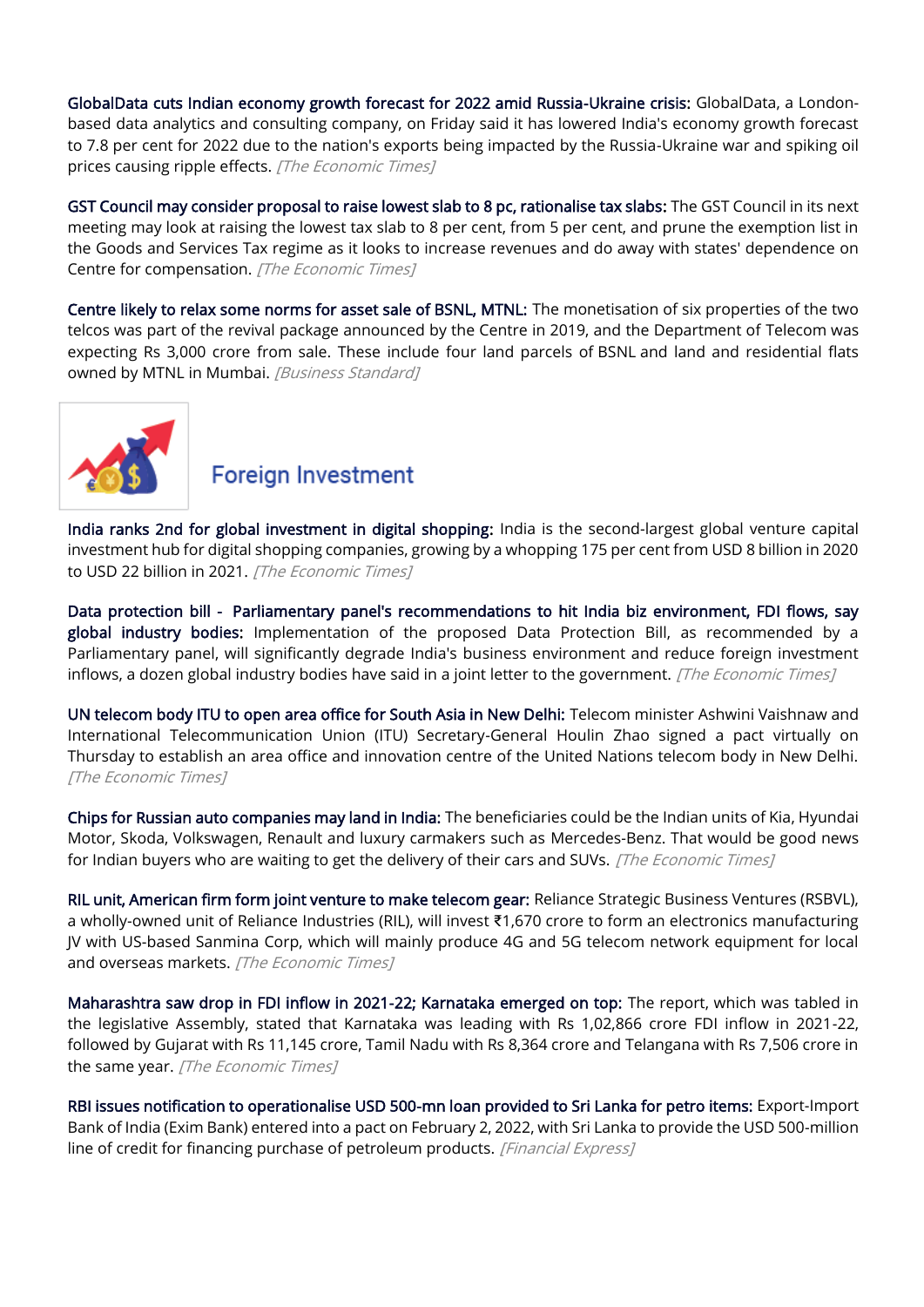[Blinkit gets \\$100 million from Zomato, in talks to raise another \\$300 million:](https://economictimes.indiatimes.com/tech/funding/blinkit-gets-100-million-from-zomato-in-talks-to-raise-another-300-million/articleshow/90131825.cms) This is a part of a larger \$400 million funding Blinkit is looking to raise from Zomato and other investors, which is expected to close in the next two quarters. [The Economic Times]



#### **Trade Policy and Competitiveness**

[Export-to-GDP ratio - India must get back to 2013-14 level, shows data:](https://www.business-standard.com/article/economy-policy/export-to-gdp-ratio-india-must-get-back-to-2013-14-level-shows-data-122030700924_1.html) India is expected to have an export-to-GDP ratio of 20.8% this year; in 2013-14, India's export-to-GDP ratio was 25.4%. [Business Standard]

[India and US to collaborate on building resilient supply chains - USTR report:](https://www.financialexpress.com/economy/india-and-us-to-collaborate-on-building-resilient-supply-chains-ustr-report/2453857/) As part of its efforts to address the global supply chain crisis, the Joe Biden administration plans to collaborate with India on building resilient supply chains and promote a transparent rules-based trading system for market economies and democracies. [Financial Express]

[Govt puts curbs on imports of Hydrofluorocarbons:](https://economictimes.indiatimes.com/news/economy/foreign-trade/govt-puts-curbs-on-imports-of-hydrofluorocarbons/articleshow/90108242.cms) The government on Wednesday imposed curbs on imports of Hydrofluorocarbons (HFCs) used in refrigeration and air-conditioning to boost domestic manufacturing of the chemical. [The Economic Times]

[India's coal imports fall 8.76% in Feb, domestic production rises:](https://www.business-standard.com/article/companies/india-s-coal-imports-fall-8-76-in-feb-domestic-production-rises-122030701156_1.html) The price of coal in the global market touched a record high of \$400 per tonne last week. The Russia-Ukraine war has led to increase in the price of metal and fuels, including brent crude and coal. Russia accounts for 10-15 per cent of the global coal supply. *[Business* Standard]

[India-Canada CEPA talks from March 10-13:](https://economictimes.indiatimes.com/news/economy/foreign-trade/india-canada-cepa-talks-from-march-10-13/articleshow/90105610.cms) Bilateral goods trade in 2021 reached \$ 6.29 billion, up 12% as compared to the previous year. Total bilateral trade including goods and services crossed \$11 billion.  $[The$ Economic Times]

[Tread softly on India's trade landscape:](https://economictimes.indiatimes.com/opinion/et-editorial/tread-softly-on-indias-trade-landscape/articleshow/90001771.cms) Exports in February grew 22.36% to \$33.81 billion and imports 34.9% to \$55 billion, widening the trade deficit to \$13.12 billion. [The Economic Times]

[Government mulls edible oil import options:](https://economictimes.indiatimes.com/news/economy/foreign-trade/government-mulls-edible-oil-import-options/articleshow/90061809.cms) Supply disruptions and trade shocks emanating from the Russia-Ukraine conflict, a possible sharp rise in inflation in the next 6-8 months, fiscal pressures and a widened current account deficit (CAD) will weigh on India's growth in the next financial year. [The Economic Times]

[India-UAE bilateral FTA - Upgrades in the export basket, shows data:](https://www.business-standard.com/article/economy-policy/india-uae-bilateral-fta-upgrades-in-the-export-basket-shows-data-122030901460_1.html) The UAE is India's third largest trading partner and second largest export destination after the US. But the content of trade flows between the two countries has changed in the past decade. [Business Standard]

[FY22 goods exports likely close to \\$410 billion - Piyush Goyal:](https://economictimes.indiatimes.com/news/economy/foreign-trade/fy22-goods-exports-likely-close-to-410-billion-piyush-goyal/articleshow/90058481.cms) Commerce and industry minister Piyush Goyal on Monday said that India will clock around \$410 billion of goods exports in FY22, higher than the \$400 billion aimed despite the "problems in the Northern part of Europe and Asia". [The Economic Times]

[CEPA 2022 - A huge impetus to India-UAE economic ties:](https://economictimes.indiatimes.com/news/economy/foreign-trade/cepa-2022-a-huge-impetus-to-india-uae-economic-ties/articleshow/89938620.cms) The CEPA will encourage bilateral investments with gains in labour-intensive industries like Textiles, Gems and Jewellery, Leather Goods and Footwear, and Food Processing. Both nations stand to benefit from this agreement. [The Economic Times]

[Exporters bear the brunt as Russia-Ukraine crisis takes its toll:](https://www.business-standard.com/article/economy-policy/exporters-bear-the-brunt-as-russia-ukraine-crisis-takes-its-toll-122030500067_1.html) The apparel and engineering sectors have already witnessed the trend in the past one week. If this continues, it can have an impact on the overall export demand in the coming months, considering that Europe is the largest national export market for India. [Business Standard]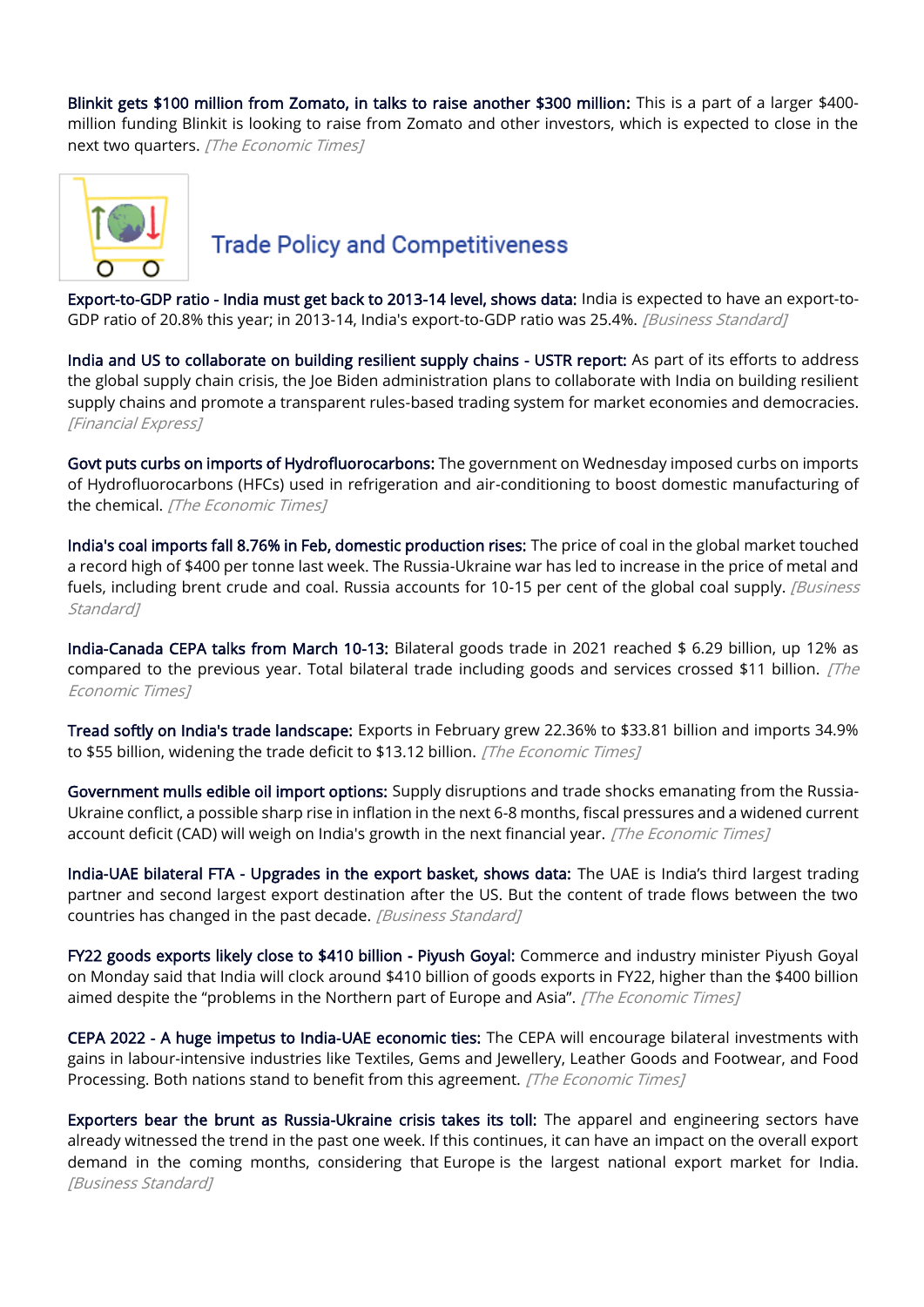There's political will to make India[-UK FTA a reality - Kevin McCole, MD at UK India Business Council:](https://www.financialexpress.com/economy/theres-political-will-to-make-india-uk-fta-a-reality-kevin-mccole-md-at-uk-india-business-council/2452396/) As India and the UK get down to a second round of negotiations in London on Monday for a free trade agreement (FTA), Kevin McCole, managing director at the UK India Business Council (UKIBC), says textiles, pharmaceuticals, healthcare, alcoholic drinks like Scotch, ICT and digital services will likely feature prominently in the talks. [Financial Express]

[India explores payment options for trading with Russia:](https://economictimes.indiatimes.com/news/economy/foreign-trade/india-explores-payment-options-for-trade-with-russia/articleshow/89980949.cms) India is examining all possible payment mechanisms for continuing trade with Russia, including the one adopted to settle payments with Iran. *[The Economic Times]* 

[India-Bangladesh joint FTA study to be finalised soon:](https://www.livemint.com/economy/indiabangladesh-joint-fta-study-to-be-finalised-soon-11646469434822.html) Bangladesh is India's 5th largest export destination, accounting for 3.32% of India's total outbound shipments in 2020-21 to \$10.16bn and imported \$1.09 bn worth of goods in the same year. [Mint]



#### **Corporate Governance**

[Maruti Suzuki gets global recognition for its annual report:](https://www.business-standard.com/article/companies/maruti-suzuki-gets-global-recognition-for-its-annual-report-122030701092_1.html) Maruti Suzuki India has received the Gold recognition at the prestigious LACP 2020/21 Vision Awards for its Annual Integrated Report. [Business Standard<sub>1</sub>

[Reliance Industries opens country's 'largest biz, commerce hub' in Mumbai:](https://www.business-standard.com/article/companies/reliance-industries-opens-country-s-largest-biz-commerce-hub-in-mumbai-122030500107_1.html) Reliance Industries (RIL) announced the opening of the country's largest business, commerce and cultural destination — the Jio World Centre — spread across 18.5 acres at Bandra Kurla Complex in Mumbai. [Business Standard]

[RIL opens India's largest convention centre at Jio World Centre with 5G network:](https://economictimes.indiatimes.com/industry/telecom/telecom-news/ril-opens-indias-largest-convention-centre-at-jio-world-centre-with-5g-network/articleshow/90001029.cms) The convention centre has three exhibition halls spanning over an area of more than 1.61 lakh square feet and two convention halls of 1.07 lakh square feet. [The Economic Times]

[Reliance Retail terminates sub-lease of 950 Future stores:](https://www.business-standard.com/article/companies/reliance-retail-terminates-sub-lease-of-950-future-stores-122031000650_1.html) Billionaire Mukesh Ambani's Reliance Retail has slapped notices on Future Retail for terminating sub-leases of 950 stores it had taken over previously. [Business Standard<sub>1</sub>

[Hatsun Agro plans to sell assets of ready-to-eat business:](https://economictimes.indiatimes.com/industry/cons-products/food/hatsun-agro-plans-to-sell-assets-of-ready-to-eat-business/articleshow/90016934.cms) Hatsun Agro Product Ltd on Saturday said its board will meet on March 9 to consider a proposal to sell assets of the company's ready-to-eat business.  $\int$ *The* Economic Times]



## **MSMEs and Start-ups**

[MSME ministry launches scheme to promote creativity, entrepreneurship in sector:](https://economictimes.indiatimes.com/small-biz/sme-sector/msme-ministry-launches-scheme-to-promote-creativity-entrepreneurship-in-sector/articleshow/90125346.cms) The MSME ministry on Thursday launched an innovative scheme to promote creativity, adoption of latest technologies and increase awareness about importance of intellectual property rights among MSMEs. [The Economic Times]

[CredAvenue enters unicorn club as valuation triples to \\$1.3 bn in 6 months:](https://www.business-standard.com/article/companies/credavenue-enters-unicorn-club-as-valuation-triples-to-1-3-bn-in-6-months-122030600654_1.html) Online debt marketplace CredAvenue has become the tenth unicorn of 2022, raising \$137 million in its Series B funding round. The fintech start-up said that it is now valued at \$1.3 billion – more than tripling its valuation in 6 months. *[Business* Standard<sub>1</sub>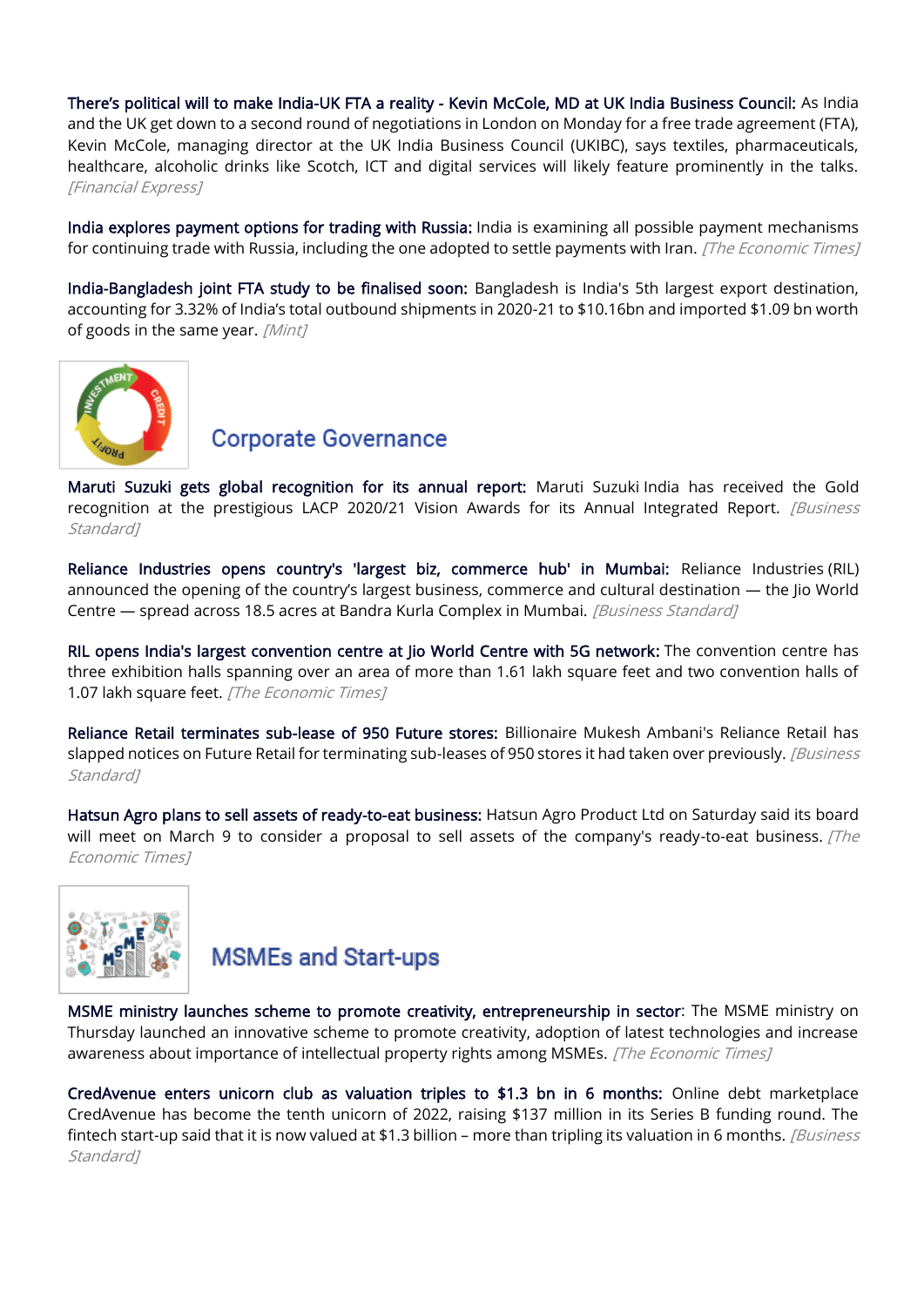[Govt committed to supporting MSMEs through friendly policies - Rane:](https://economictimes.indiatimes.com/small-biz/sme-sector/govt-committed-to-supporting-msmes-through-friendly-policies-rane/articleshow/90115696.cms) The ministry is initiating and doing its best to resolve finance-related difficulties with banks in relation to MSME and are working to overcome all the challenges faced in this sector. [The Economic Times]



#### **Employment and Industrial Relations**

[Govt eases apprenticeship rules for India Inc:](https://economictimes.indiatimes.com/news/economy/policy/govt-eases-apprenticeship-rules-for-india-inc/articleshow/89978463.cms) The government has simplified half-a-dozen procedures for India Inc to incentivise them to take on apprenticeship training in a big way, a move aimed at doubling the number of apprentices in India from nearly 0.5 million now to 1.0 million by the end of 2022. [The Economic Times]

[Demand for talent grew 7% YoY in Feb, data shows:](https://economictimes.indiatimes.com/news/company/corporate-trends/demand-for-talent-grew-7-yoy-in-feb-data-shows/articleshow/90121176.cms) Demand for talent surged 7% year-on-year in February 2022 while the freshers and intermediate roles saw the highest intent to hire in Feb 2022 as compared to the previous month, according to the latest Monster Employment Index findings. [The Economic Times]

[Automotive industry sees mushrooming demand for talent:](https://economictimes.indiatimes.com/jobs/automotive-industry-sees-mushrooming-demand-for-talent/articleshow/89983528.cms) With increasing adoption of digitisation and high requirements for tech-enabled skills, acquiring talent with the right skill sets has become fundamental for recruiters in the auto space. [The Economic Times]

[Work offers under rural jobs scheme fall:](https://www.financialexpress.com/economy/work-offers-under-rural-jobs-scheme-fall/2451407/) A rural household has received just 47 days of work under the Mahatma Gandhi National Rural Employment Scheme (MG-NREGS) so far in the current fiscal year. [Financial Express]

[Challenge for EPFO as gap between govt yields and scheme's returns widen:](https://www.business-standard.com/article/economy-policy/challenge-for-epfo-as-gap-between-govt-yields-and-scheme-s-returns-widen-122030801297_1.html) The EPFO offered 8.75 per cent interest to its subscribers in 2013-14 (FY14). The 10-year government bond yield at the end of FY14 was 8.8 per cent. The government bond yield has since fallen to 6.2 per cent as of FY21. *[Business Standard]* 



#### **Industrial Finance**

[NBFCs may see asset quality improve by up to 200 bps going forward: Crisil:](https://www.business-standard.com/article/finance/nbfcs-may-see-asset-quality-improve-by-up-to-200-bps-going-forward-crisil-122030400933_1.html) The nonbanking finance companies may see an improvement in their bad loans ratio by as much as 150-200 basis points. [Business Standard]

[Interest subsidy scheme for exporters extended till March 2024 - RBI:](https://economictimes.indiatimes.com/news/economy/policy/interest-subsidy-scheme-for-exporters-extended-till-march-2024-rbi/articleshow/90084862.cms) RBI on Tuesday extended the interest equalisation scheme for pre and post shipment rupee credit for MSME exporters till March 2024 with the objective of boosting outbound shipments. [The Economic Times]



**Technology and Innovation** 

[Flipkart enters strategic alliance with Google Cloud to improve innovation:](https://www.business-standard.com/article/companies/flipkart-enters-strategic-alliance-with-google-cloud-to-improve-innovation-122030800698_1.html) Flipkart will make its data platform more efficient by deploying Google Cloud's advanced data analytics and machine learning technologies. [Business Standard]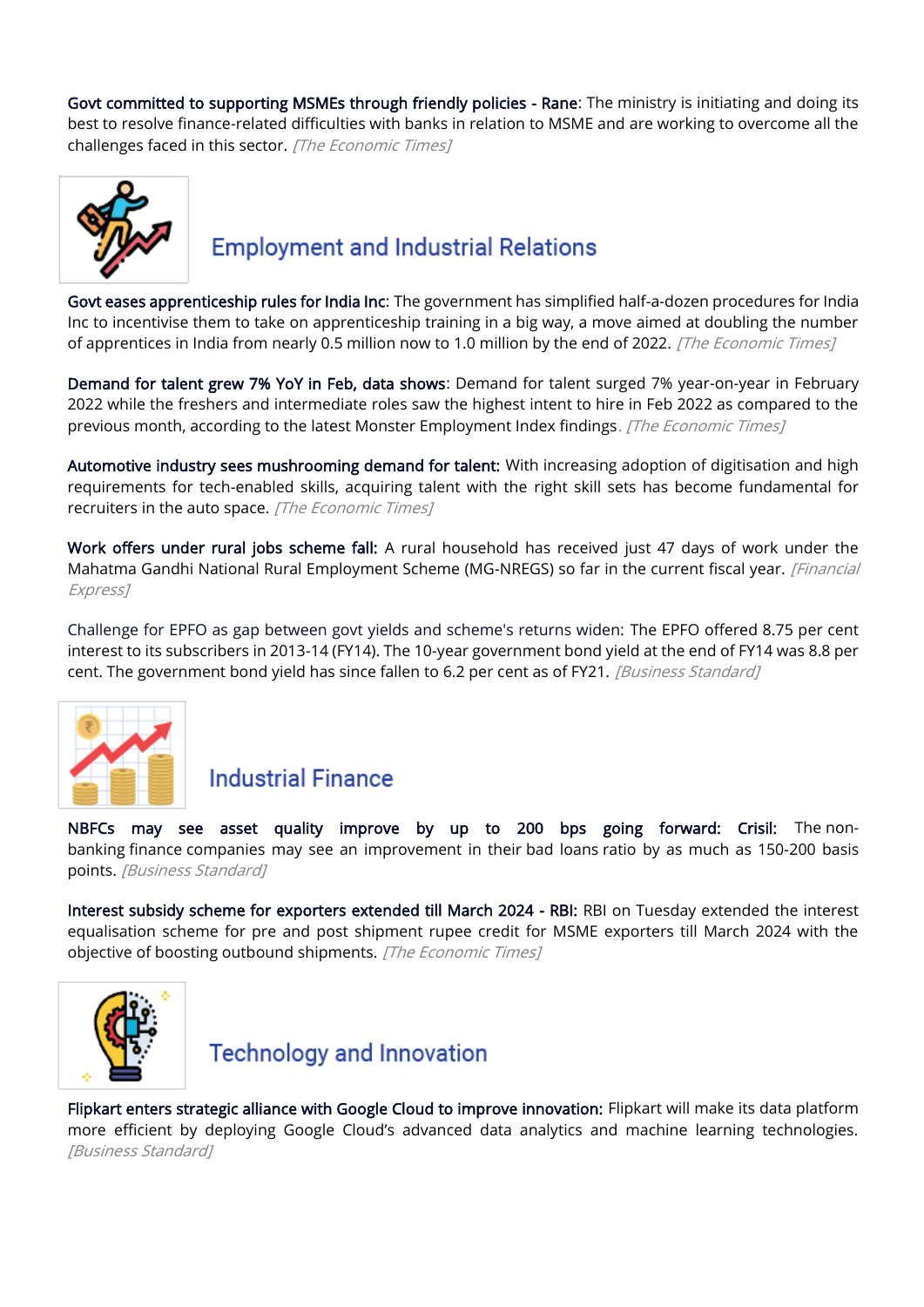[UPI transactions likely to touch Rs 100 trillion soon - Shaktikanta Das:](https://www.business-standard.com/article/finance/upi-transactions-likely-to-touch-rs-100-trillion-soon-shaktikanta-das-122030801545_1.html) Unified Payments Interface (UPI) — the largest retail payment system in the country — has so far processed transactions of over Rs 76 trillion in the current fiscal year (2021-22, or FY22), compared with Rs 41 trillion worth of transactions in 2020-21 (FY21), and is likely to process transactions of Rs 100 trillion. [Business Standard]

[Delhi-Meerut rapid rail - NCRTC is using unique technology first time in India:](https://www.livemint.com/industry/infrastructure/delhimeerut-rapid-rail-ncrtc-is-using-unique-technology-first-time-in-india-11646718636936.html) This technology is being used for the first time in India in the construction of the first Regional Rail of the country. The Precast Track Slab technology produces high-capacity ballastless track slabs that have a longer life cycle and require less maintenance. [Mint]

[ToneTag in association with NSDL Payments Bank introduces voice-based UPI digital payment solutions for](https://economictimes.indiatimes.com/industry/banking/finance/banking/tonetag-in-association-with-nsdl-payments-bank-introduces-voice-based-upi-digital-payment-solutions-for-feature-phones/articleshow/90129429.cms)  [feature phones:](https://economictimes.indiatimes.com/industry/banking/finance/banking/tonetag-in-association-with-nsdl-payments-bank-introduces-voice-based-upi-digital-payment-solutions-for-feature-phones/articleshow/90129429.cms) Sound-based proximity communication and payments service provider ToneTag has introduced a simplified voice based UPI digital payment solutions for feature phones in association with NSDL Payments Bank. [The Economic Times]

[Don't have a smartphone? You can still make UPI payments from today:](https://www.livemint.com/industry/banking/dont-have-a-smartphone-you-can-still-make-upi-payments-from-today-11646710800121.html) Crores of feature phone users will soon be able to make digital payments as the Reserve Bank of India (RBI) will launch a UPI-based payment product for products for such handsets today. [Mint]

[Microsoft acquires 3 land parcels in Hyderabad, to establish largest data center region in India:](https://economictimes.indiatimes.com/industry/services/property-/-cstruction/microsoft-acquires-3-land-parcels-in-hyd-to-establish-largest-datacenter-region-in-india/articleshow/90048427.cms) The company has acquired 22-acre in Mekaguda for around Rs 40 crore, 41-acre in Shadnagar for Rs 164 crore and 52-acre in Chandenvelly for Rs 72 crore. [The Economic Times]



#### Industrial Infrastructure, Clusters and SEZs

[81 high-impact infrastructure projects make it to Gati Shakti list:](https://www.business-standard.com/article/economy-policy/81-high-impact-infrastructure-projects-make-it-to-gati-shakti-list-122030700032_1.html) Major industrial corridors of National Industrial Corridor Development Corporation (NICDC), key expressways and highways, such as 1,257-km Amritsar-Jamnagar expressway, 1,350-km Delhi-Mumbai expressway, and 210-km Delhi-Saharanpur-Dehradun expressway, and the world's largest broadband project BharatNet will be among the government's priority projects. [Business Standard]

[Infra push - Railways to spend Rs 1 trn on developing and procuring assets:](https://www.business-standard.com/article/economy-policy/infra-push-railways-to-spend-rs-1-trn-on-developing-and-procuring-assets-122031000037_1.html) The Ministry of Railways has been allotted Rs 1.40 trillion in the Union Budget 2022-23. This is 27.5 per cent higher than the Budget estimates for this fiscal year, and 16.5 per cent higher than the revised estimates. *[Business Standard]* 



#### Sustainable Industrialisation

[India can be global hub of green hydrogen, says PM Narendra Modi:](https://www.business-standard.com/article/economy-policy/india-can-be-global-hub-of-green-hydrogen-says-pm-narendra-modi-122030401489_1.html) India can become a global hub of green hydrogen as an ample availability of renewable energy gives the country an inherent advantage, Prime Minister Narendra Modi said on Friday. [Business Standard]

[NTPC to begin commercial operation of 74 MW capacity at Fatehgarh solar project from midnight:](https://economictimes.indiatimes.com/industry/renewables/ntpc-to-begin-commercial-operation-of-74-mw-capacity-at-fatehgarh-solar-project-from-midnight/articleshow/89996904.cms) State-owned NTPC Limited on Friday said it will start commercial operations of 74.88 megawatt capacity (MW) of its 296 MW Fatehgarh solar project in Rajasthan from midnight. [The Economic Times]

[China aims to build 450 GW of solar, wind power on Gobi desert:](https://economictimes.indiatimes.com/industry/renewables/china-aims-to-build-450-gw-of-solar-wind-power-on-gobi-desert/articleshow/90018420.cms) China had installed 306 GW of solar power capacity and 328 GW wind capacity by the end of 2021. The construction of about 100 GW of solar power capacity is already under way in the desert area. [The Economic Times]